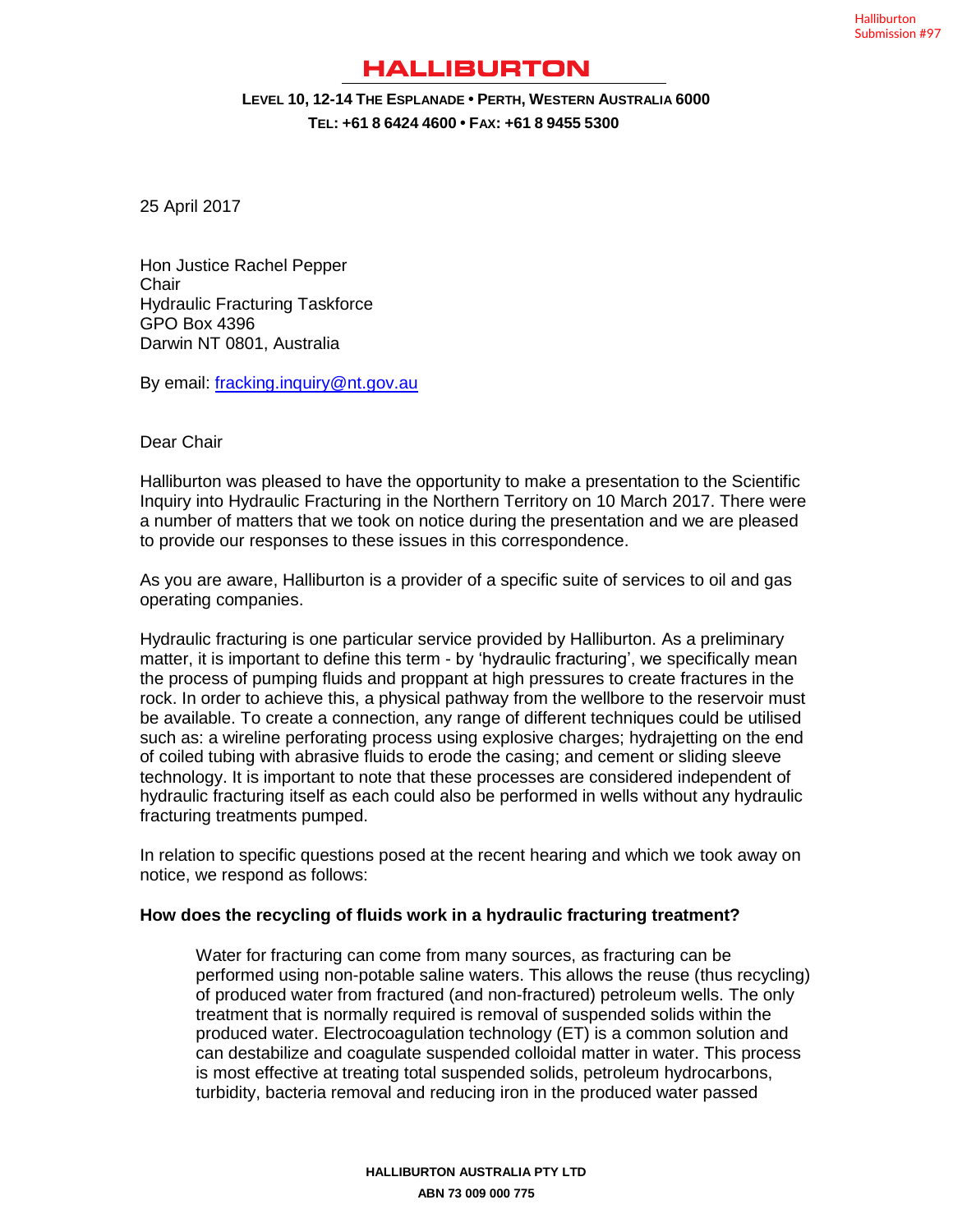### **LEVEL 10, 12-14 THE ESPLANADE • PERTH, WESTERN AUSTRALIA 6000 TEL: +61 8 6424 4600 • FAX: +61 8 9455 5300**

through the unit. After using ET, produced water can then be used as the water source for future fracturing operations in other wells.

#### **Is depleted uranium used in the hydraulic fracturing process?**

Depleted uranium is not used in hydraulic fracturing.

Radioactive sources such as Cesium-137 (Cs-137) and Americium-241/Beryllium (Am-241/Be) are used in the logging of well bores to determine the porosity and density of the formation. The gamma and neutron emissions impact the formation and give off a characteristic gamma ray that is specific to the atom which was impacted. By measuring the energy of this characteristic gamma ray, Halliburton can determine what exactly comprises the well bore and whether or not it contains hydrocarbons. These sources are removed from the borehole prior to hydraulic fracturing.

These emissions are not to be confused with contamination. The radioactive material is entirely contained within the source and is leak tested every 6 months to ensure the integrity of the source and that it does not contaminate the environment. Also, any event that may affect the physical integrity of the source requires that its use be discontinued until a valid leak test result can be provided. These results are kept on file for review by the company and regulatory bodies. When these sources are not in the wellbore performing logs, they are secured by two physical barriers and provided with 24/7 monitoring to ensure they are not accessed by untrained personnel. Halliburton also tracks the lifetime of a source from receipt to disposal to ensure these sources are kept in safe areas and do not harm the public or the environment.

Some examples of other non-logging applications using radioactive sources are: radioactive tracers for tagging and measurement of fracture placement and geometry; storage capacity monitoring for underground cavern storage; and density gauges for production volume monitoring.

#### **If a treatment 'goes wrong', who is responsible? What is the legal chain of responsibility?**

The operator is the party with the permit to drill and extract the minerals. Halliburton is a contractor hired to provide certain discrete services under the control and at the direction of the operator.

#### **Who is legally responsible for the cement bond log (CBL), the operator or service provider? Who would be responsible for remediation in the event of contamination?**

Ultimately it is an operator's decision to perform a cement bond log, and the customer is responsible for remediation if they deem the cement job unfit for isolation.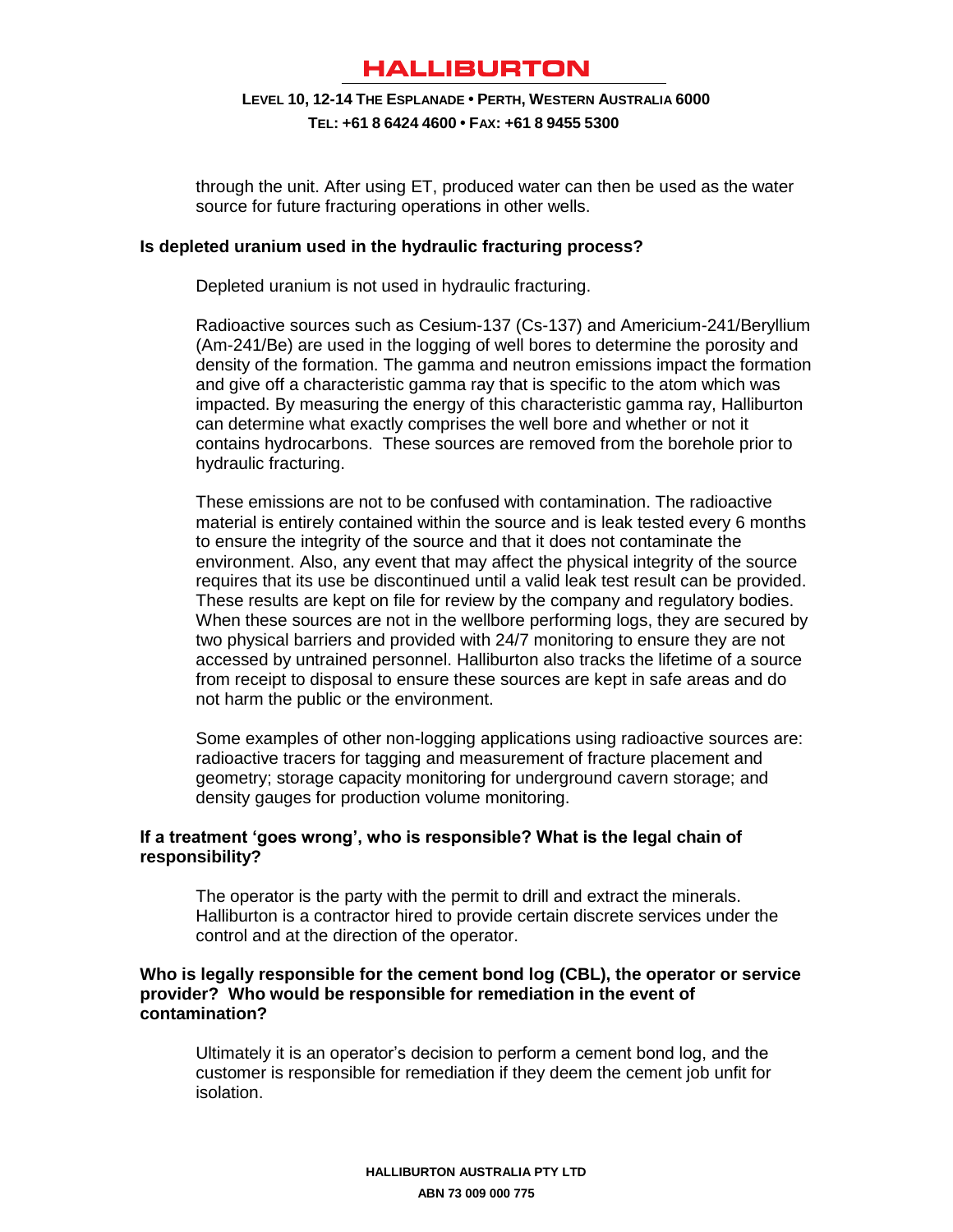**LEVEL 10, 12-14 THE ESPLANADE • PERTH, WESTERN AUSTRALIA 6000 TEL: +61 8 6424 4600 • FAX: +61 8 9455 5300**

It should be noted that multiple checks can be done before a CBL to give indications of a successful cement job. For surface casing cement jobs (that isolate shallow aquifers), such indications include, but are not limited to, cement returns to surface and simulation and matching of pressure trends during the cementing operation. For production casing jobs (that take place at much deeper depths across the production target zones generally greater than 1500 metres), cement volumes and matching of pressure trends during the cementing operation can provide additional integrity confirmation besides data from the CBL. It should also be noted that fracturing isolation in the production casing generally only requires a minimal (~ 50 metre) cement barrier, while >1000 metre of cement isolation are common above fracture targets.

#### **Where there are multiple horizontal wells from the one wellhead is there an increased cumulative risk to the integrity of the wellhead and vertical section of that well due to the fact that it is servicing multiple wells?**

Multiple lateral wells (originating from a single wellhead) are becoming increasingly common due to the reduced development costs and a reduced environmental footprint. When drilled, these would involve multiple laterals that are created from a junction that is located at a deeper vertical location, situated below any shallow aquifers. The vertical section of the well would be constructed in a similar fashion to non-multilateral wells which would comprise multiple layers of casing and cemented in place prior to any multilateral junction being installed and a lateral drilled. However, design of the wellhead and vertical section would change to incorporate the higher production flowrate and mechanical stresses that would be expected from the increase in repeated trips into and out of the vertical section of the well.

#### **Of the approximate \$60 million spent on goods and services from Australasian suppliers in 2016, what was the spend in Australia?**

\$35 million of the total \$65 million spent on goods and services was from Australian vendors.

#### **If a well was to go through a fault zone, is there a way to test the integrity of the surrounding rock around the drilling zone?**

Geo-steering has become increasingly valuable because it utilizes complex data from different sources to identify subsurface features and detect in real time the stratigraphic position of the bit after drilling through a discontinuity (i.e. fault). Bulk density measurements and gamma ray borehole images can describe the near-well bore environment and the structural googly encountered while the use of geo-steering will identify where in the strata the bit landed on the downthrown side of the fault.